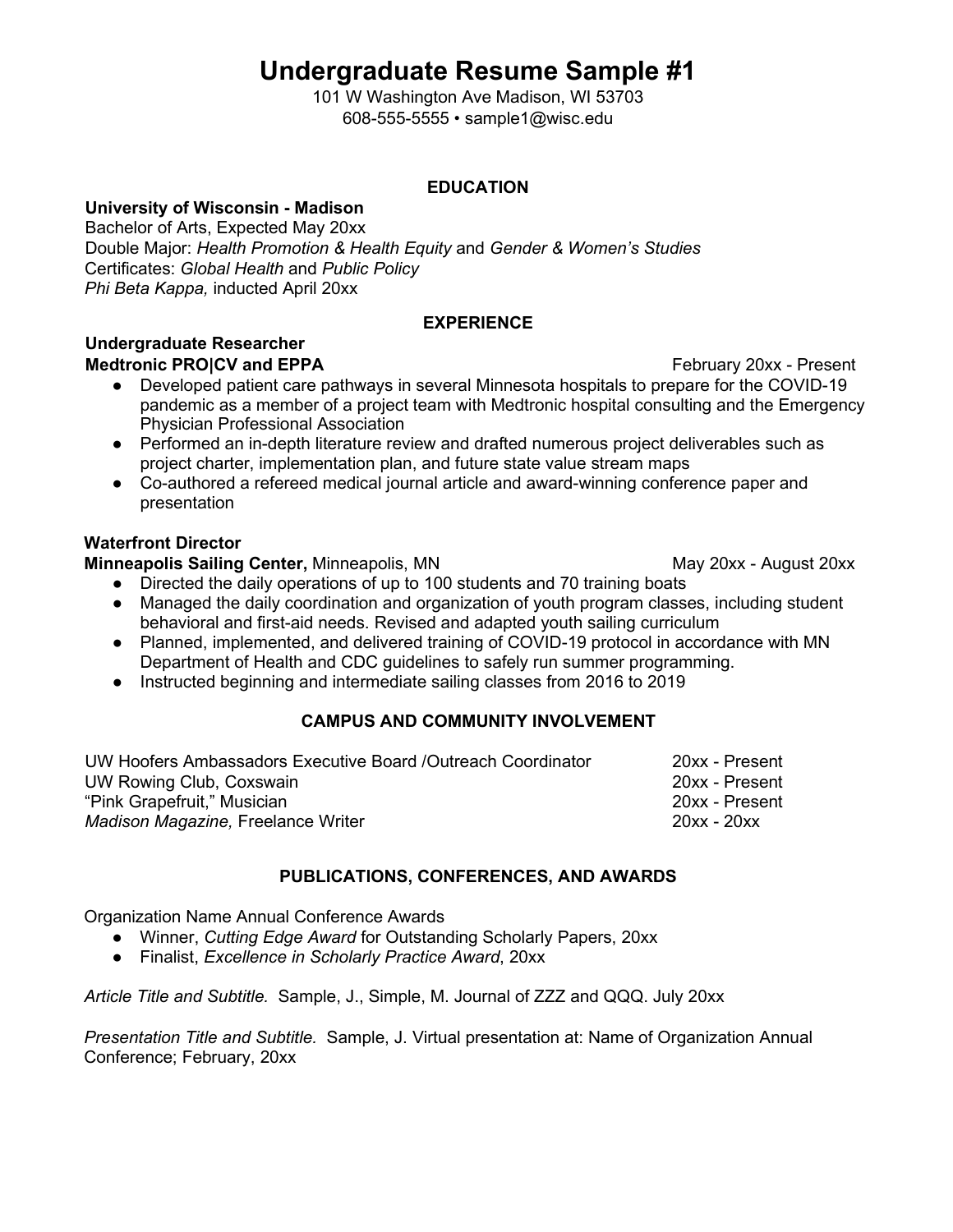# **Undergraduate Resume Sample #2**

111 W Gorham St. | Madison, WI, 53703| sample2@wisc.edu | 608-555-1234

#### **EDUCATION**

**University of Wisconsin - Madison** | Madison, WI Bachelor of Arts, Expected Graduation: May 20xx Double Majors - International Studies and Political Science Certificates/Minors - Public Policy and History Honors - Dean's List (3 semesters), GPA- 3.82/4.0

#### **EXPERIENCE**

**City of Madison** | Madison, WI | November 20xx Election Official

- Processed over 1000 absentee ballots to help polling place report results by the end of the night
- Ensured the election process was fair by verifying names and voting status of individuals before processing their ballots
- Assisted the chief official with distribution of overseas ballots to be processed by other election officials to ensure all ballots were counted

**Joann Fabrics** | Minneapolis, MN | May - August 20xx, and January 20xx

Sales Associate

- Assisted customers' both in person and via phone to provide them with information about products
- Ensured a good customer experience during returns and purchases
- Collaborated with other team members to create a positive working environment

#### **Caribou Coffee** | Chaska, MN | May 20xx - July 20xx

Barista and Sandwich Maker

- Opened and closed the store, ensuring that security and banking procedures were covered
- Efficiently managed morning and afternoon rushes to help customers receive their orders quickly

**Dolly, Molly, and Solly LLC**| Chaska, MN | June 20xx - August 20xx, and June -August 20xx Administrative Assistant and Receptionist

- Scanned old and current files to ensure full documentation of all electronic file copies
- Directed client and prospective client calls to the attorney best suited to their needs
- Managed all officer logistics so that attorneys were able to access conference rooms and other office facilities without delay or overlap

#### **CAMPUS AND COMMUNITY INVOLVEMENT**

**Leading Women of Tomorrow** | UW-Madison | Madison, WI, Member, 20xx - Present **Democrat Club** | UW-Madison | Madison, WI, Member, 20xx - Present **Cheese Club** | UW-Madison | Member and Secretary, 20xx - Present

#### **SKILLS**

**Language**: English (Fluent), French (Conversational), Portuguese (Conversational) **Computer**: Excel, Word, PowerPoint, and Office 365 (highly proficient), Twitter, Instagram, and Facebook Group management (expert), Stata (beginner)